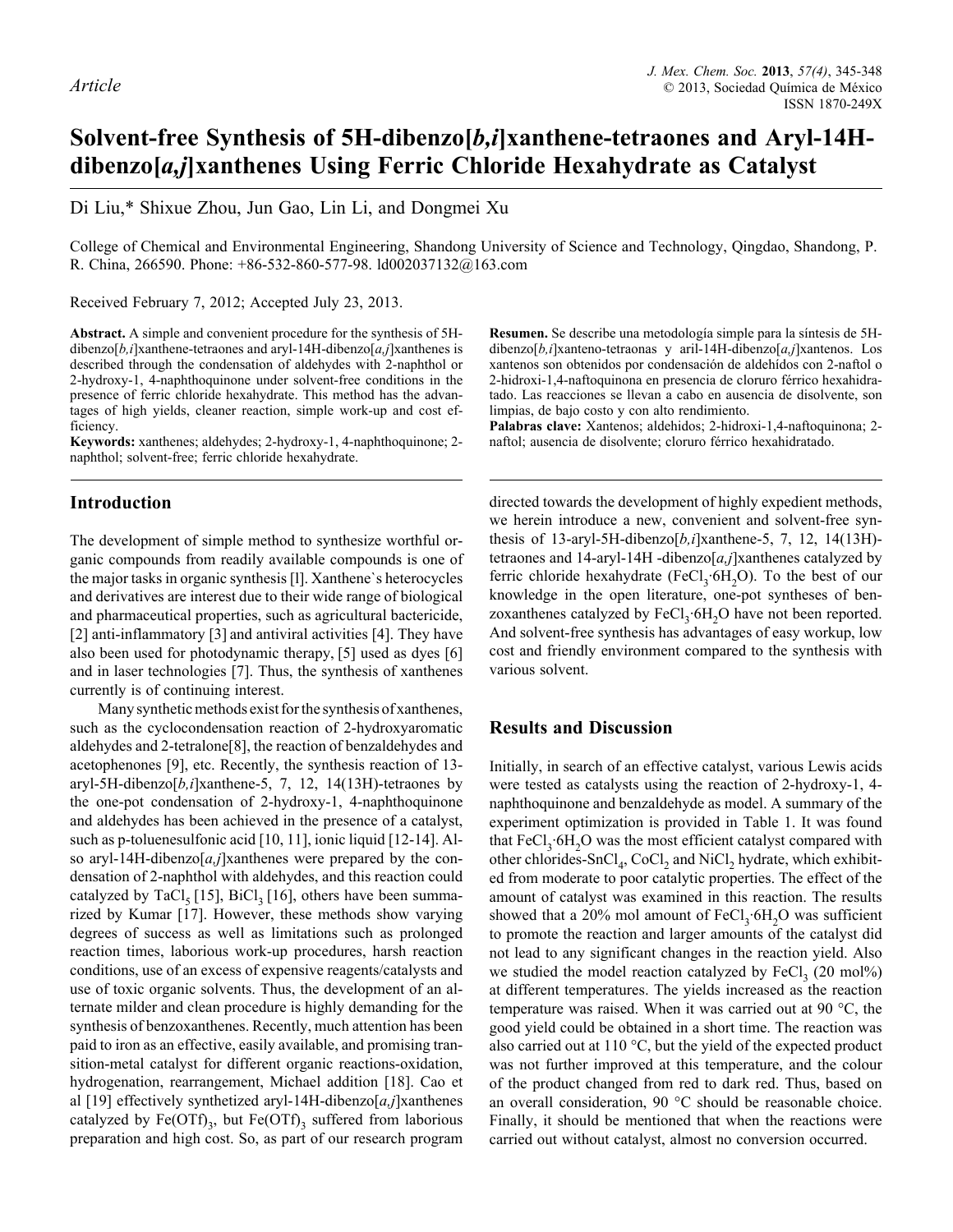With this optimized procedure in hand, a range of 13 aryl-5H-dibenzo[*b*,*i*]xanthene-5, 7, 12, 14(13H)-tetraones was synthesized by the one-pot condensation of aldehydes and 2 hydroxy-1, 4-naphthoquinone under solvent-free conditions. The reaction proceeded about 2-3 h in excellent yields at 90 °C after the addition of the catalyst  $FeCl<sub>3</sub>·6H<sub>2</sub>O$  (see Table 2). The reaction worked well with electron-withdrawing (Cl, Br) as well as electron-donating  $(CH_3, CH_3O)$  groups, giving various xanthene derivatives in 87-95% yields. So, the method is general and includes a variety of functional groups.

Encouraged by these results, we carried out the reaction of 2-naphthol with various aromatic aldehydes under solvent-free conditions at 90 °C, which afforded 14-aryl-14Hdibenzo[*a,j*]xanthenes in good yields within a short period of time (2-3 h) (seeing Scheme 2, Table 3).

Although the detailed mechanism of the above reaction remains to be fully clarified, a reasonable possibility is shown in Scheme 3.

#### **Experimental**

Melting points were determined in X-6 micro melting point apparatus without further correction. IR spectra were recorded on a Perkin Elmer FTIR spectrometer in KBr. 1H NMR spectra were obtained from solution in DMSO- $d<sub>6</sub>$  or CDCl<sub>3</sub> using a Bruker AVANCE 400 spectrometer. Elemental analyses were performed using elementar Vario EL CHNS/O Element analyzer.

All reagents were of analytical grade and purchased from Sinopharm Chemical Reagent Co., Ltd., and were used without further purification.

General procedure for the synthesis of benzoxanthenes: A mixture of aldehyde (5 mmol), 2-hydroxynaphthalene-1, 4-dione or 2-naphthol (10 mmol) and  $FeCl<sub>3</sub>·6H<sub>2</sub>O$  (1 mmol) was finely mixed together and heated at 90 °C. The reaction was monitored by Thin-Layer Chromatography (TLC). After completion, the system was cooled to ambient temperature, the reaction mixture was washed with aqueous EtOH (60 %, v) and filtered to afford the crude product. Further purification was followed by crystallization from ethanol (95%).

All the products are known compounds. The desired pure products were characterized by spectral (IR, 1H NMR) and analytical data, and by comparison of their physical and spectral data with those of known benzoxanthenes [10, 12, 16, 17, 19].

13-Phenyl-5H-dibenzo[*b,i*]xanthene-5, 7, 12, 14(13H)-tetraone (**4a**). IR (KBr, cm-1): 3042, 1705, 1575, 1280, 745; 1H NMR (DMSO-d<sub>6</sub>, 400 MHz): δ 5.14 (s, 1H, CH), 7.20-8.13 (m, 13H, Ar); Anal. Calcd. for  $C_{27}H_{14}O_5$ : C 77.51, H 3.37 found: C 77.38, H 3.44.

13-(4-Chlorophenyl)-5 H-dibenzo[*b,i*]xanthene-5, 7, 12, 14(13H)-tetraone (**4b**). IR (KBr, cm-1): 3016, 1662, 1614, 829; <sup>1</sup>H NMR (DMSO-d<sub>6</sub>, 400 MHz): δ 5.12 (s, 1H, CH), 7.7.30-8.11 (m, 12H, ArH); Anal. Calcd. for  $C_{27}H_{13}ClO_5$ : C 77.61, H 2.89 found: C 77.69, H 2.95.

13-(4-Bromophenyl)-5 H-dibenzo[*b,i*]xanthene-5, 7, 12, 14(13H)-tetraone (**4c**). IR (KBr, cm-1): 3084, 1660, 1606; 1H

| Entry | Catalyst(mol%)         | Temperature( ${}^{\circ}$ C) | Time (h) | Yield $(\% )$ |
|-------|------------------------|------------------------------|----------|---------------|
|       | FeCl <sub>3</sub> (10) | 90                           | 3        | 80.8          |
|       | FeCl <sub>3</sub> (20) | 90                           | 2.5      | 92.0          |
|       | FeCl <sub>3</sub> (25) | 90                           | 2.5      | 92.4          |
| 4     | FeCl <sub>3</sub> (20) | 80                           | 2.5      | 84.5          |
|       | FeCl <sub>3</sub> (20) | 110                          | 2.5      | 90.0          |
| 6     | SnCl <sub>4</sub> (20) | 90                           | 3        | 77.6          |
|       | CoCl <sub>2</sub> (20) | 90                           | 2.5      | $<$ 30.0      |
| 8     | $\text{NiCl}_2(20)$    | 90                           | 2.5      | $<$ 30.0      |
| 9     |                        | 90                           | 3        | trace         |

**Table 1**. Optimization of the reaction conditions for synthesis of 13-phenyl-5 H-dibenzo[*b,i*]xanthene-5, 7, 12, 14(13H)-tetraone.

**Table 2.** Synthesis of 13-aryl-5H-dibenzo $[b,i]$ xanthene-5, 7, 12, 14(13H)-tetraones catalyzed by FeCl<sub>3</sub>·6H<sub>2</sub>O<sup>a</sup>.

| Entry | Aldehyde                                                | Product | Time (h) | Yield $(\frac{9}{6})^b$ | Mp $(^{\circ}C)/(lit.)$    |
|-------|---------------------------------------------------------|---------|----------|-------------------------|----------------------------|
|       | $C_6H_5CHO$                                             | 4a      | 2.5      | 92.0                    | $305 - 307(305 - 307)[10]$ |
| ∠     | $4-CIC6H4CHO$                                           | 4b      | 2.5      | 95.3                    | 329-330(330-332)[10]       |
|       | $4-BrC6H4CHO$                                           | 4c      | 2.0      | 94.0                    | 333-335(333–335)[10]       |
| 4     | $4-(CH_3)C_6H_4CHO$                                     | 4d      | 3.0      | 87.2                    | 304-307(304-307)[10]       |
|       | $2$ -CH <sub>3</sub> OC <sub>6</sub> H <sub>4</sub> CHO | 4e      | 3.0      | 90.2                    | 262-265(264-266)[12]       |

<sup>a</sup>Reaction conditions: aldehyde (5 mmol); 2-hydroxy-1, 4-naphthoquinone(10 mmol); FeCl<sub>3</sub>·6H<sub>2</sub>O (1 mmol); 90°C; neat.<br><sup>b</sup>Isolated yield.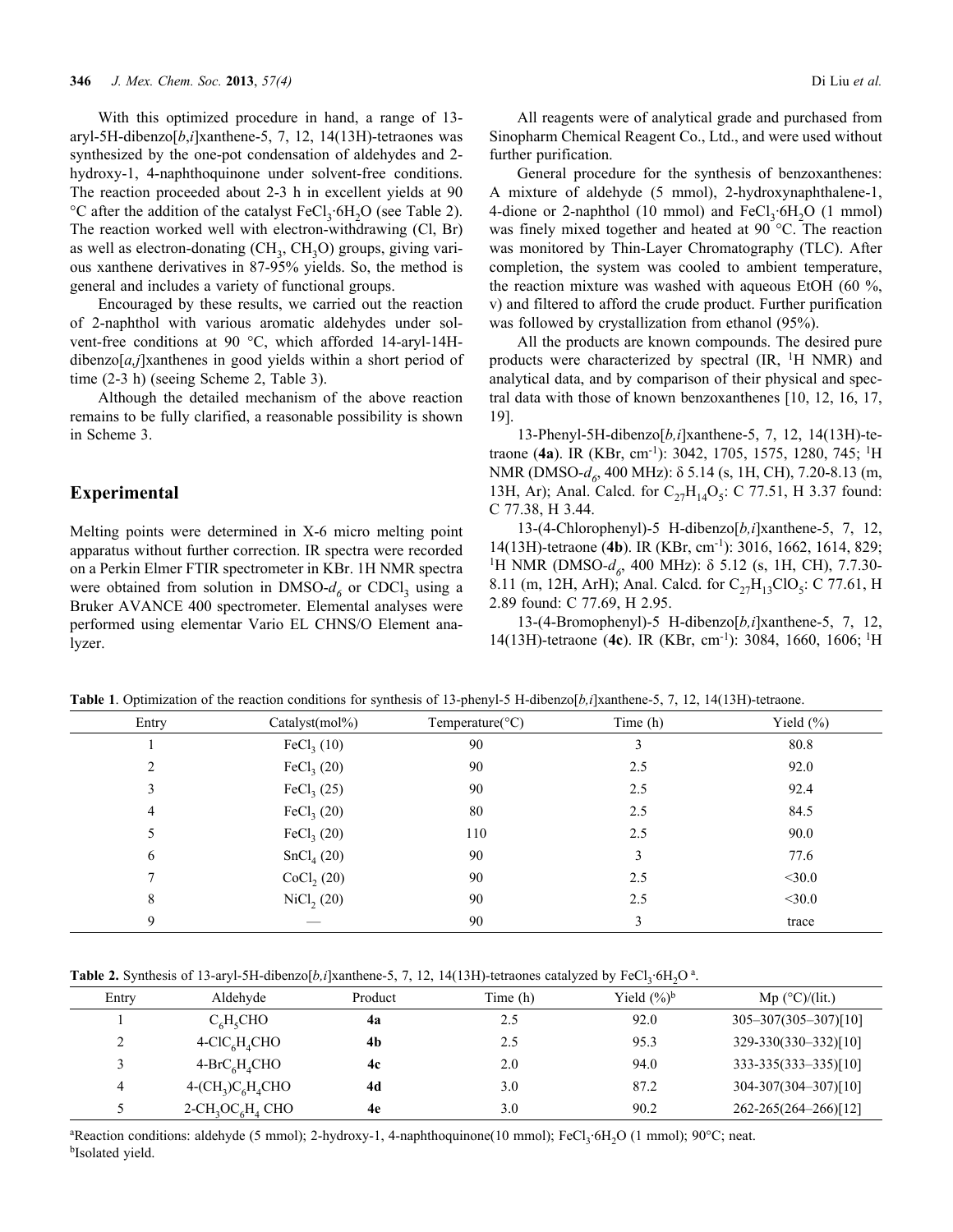

Scheme 1. Synthesis of 13-aryl-5H-dibenzo[*b*,*i*]xanthene-5, 7, 12, 14(13H)-tetraones.



**Scheme 2**. Synthesis of 14-aryl-14H -dibenzo[*a*,*j*]xanthenes.

**Table 3.** Synthesis of 14-aryl-14H -dibenzo $[a, j]$ xanthenes catalyzed by FeCl<sub>3</sub>·6H<sub>2</sub>O<sup>a</sup>.

| Entry          | .<br>Aldehyde                                           | -<br>Product | $\rightarrow$<br>$\mathcal{L}$<br>Time (h) | Yield $(\frac{9}{6})^b$ | $Mp$ (°C)/(lit.)               |
|----------------|---------------------------------------------------------|--------------|--------------------------------------------|-------------------------|--------------------------------|
|                | $C_6H_5CHO$                                             | <b>5a</b>    | 2.0                                        | 86.6                    | 187-189(188.5-<br>189.8)[19]   |
| 2              | $4-CIC6H4CHO$                                           | 5b           | 2.0                                        | 93.7                    | 289-291(287-<br>$288$ [17]     |
| 3              | $4-BrC6H4CHO$                                           | 5c           | 2.0                                        | 91.6                    | 295-297(295.6-<br>296.9)[19]   |
| $\overline{4}$ | $4-(CH_3)C_6H_4CHO$                                     | 5d           | 2.5                                        | 84.2                    | 230-232(230.6-<br>$232.1$ [19] |
| 5              | $2$ -CH <sub>3</sub> OC <sub>6</sub> H <sub>4</sub> CHO | 5e           | 3.0                                        | 83.1                    | $257 - 260(260)[16]$           |

<sup>a</sup>Reaction conditions: aldehyde (5 mmol); 2-naphthol (10 mmol); FeCl<sub>3</sub>·6H<sub>2</sub>O (1 mmol); 90°C; neat.<br><sup>b</sup>Isolated yield.



**Scheme 3**. Proposed reaction mechanism for the synthesis of xanthenes catalyzed by FeCl<sub>3</sub>.

NMR (DMSO-d<sub>6</sub>, 400 MHz): δ 5.14 (s, 1H, CH), 7.45-8.18(m, 12H, ArH); Anal. Calcd. for  $C_{27}H_{13}BrO_5$ : C 65.21, H 2.63 found: C 65.07, H 2.44.

13-(4-Methylphenyl)-5H-dibenzo[*b,i*]xanthene-5, 7, 12, 14(13H)-tetraone (**4d**). IR (KBr, cm-1): 3067, 1658, 1598, 1385; <sup>1</sup>H NMR (DMSO-d<sub>6</sub>, 400 MHz): δ 2.19 (s, 3H, CH<sub>3</sub>), 5.09 (s, 1H, CH), 7.07–8.08 (m, 12H, ArH); Anal. Calcd. for  $C_{28}H_{16}O_5$ : C 77.77, H 3.73 found: C 77.62, H 3.69.

13-(2-Methoxyphenyl)-5H-dibenzo[*b,i*]xanthene-5, 7, 12, 14(13H)-tetraone (**4e**). IR (KBr, cm-1): 1675, 1604, 1591; 1H NMR (DMSO-*d<sub>6</sub>*, 400 MHz): δ 3.63 (s, 3H, OCH<sub>3</sub>), 5.22(s, H, CH), 6.85-8.11 (m, 14H, ArH); Anal. Calcd for  $C_{28}H_{16}O_6$ : C 75.00, H 3.60 found: C 74.89; H 3.63.

14-Phenyl-14H-dibenzo[*a,j*]xanthene (**5a**). IR (KBr, cm-1): 3075, 2998, 1593, 1513, 1458; <sup>1</sup>H NMR (CDCl<sub>3</sub>, 600MH<sub>7</sub>): δ 6.48 (s, 1H, CH), 8.38-6.96 (m, 17H, ArH); Anal. Calcd. for  $C_{27}H_{18}O$ : C 90.47, H 5.06 found: C 90.39, H 5.15.

14-(4-Chlorophenyl)-14H-dibenzo[*a,j*]xanthene (**5b**). IR (KBr, cm<sup>-1</sup>): 3069, 2915, 1622, 1592; <sup>1</sup>H NMR (CDCl<sub>3</sub>, 600MH<sub>z</sub>):  $\delta$  6.46 (s, H, CH), 8.31-7.08 (m, 16H, ArH); Anal. Calcd. for  $C_{27}H_{17}ClO$ : C 82.54, H 4.36 found: C 82.44, H 4.40.